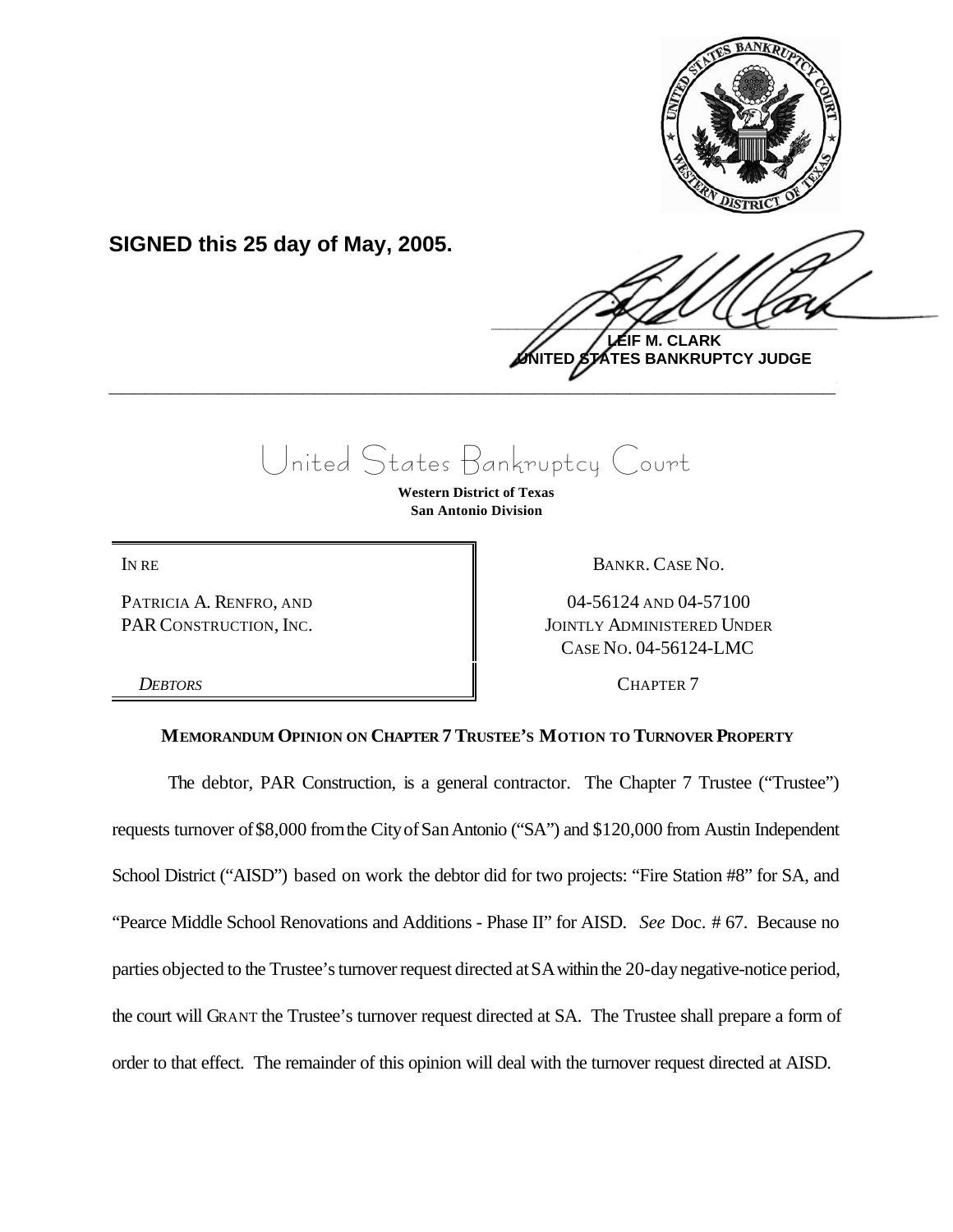Texas law requires general contractors working on public buildings to execute performance and payment bonds to protect governmentalentities and subcontractors, respectively. TEX. GOV'T CODE ANN. § 2253.021(a) (Vernon 2000). First Indemnity of America Insurance Company ("First Indemnity"), as surety, issued the performance and payment bonds for the Pearce project. Under the terms of the debtor's contract with AISD, AISD made monthly progress payments to the debtor, but AISD kept 5% of each progress payment as retainage. *See* DOC. # 89, Exh. A, articles 8.1.2 and 8.1.2.1 ("AISD CONTRACT"); *and* TEX. GOV'T CODE ANN. § 2253.001(7) (Vernon 2000) (defining "retainage"). AISD was entitled under the AISD contract to withhold progress payments to the extent the debtor failed to pay subcontractors or suppliers. AISDCONTRACT, article 8.2.1.3. The debtor apparently failed to pay some subcontractors, at least one of whom has sued First Indemnity on its payment bond.

Several parties objected to the turnover request directed at AISD, including two subcontractors, ECI and A&R. *See* Docs. # 72 (First Indemnity); # 77 (AISD); # 86 (ECI, Inc.); and # 89 (A&R Demolition, Inc.). The parties dispute whether the retainage is property of the estate subject to turnover. First Indemnity, citing *Pearlman v. Reliance Ins. Co.*, 371 U.S. 132 (1962), argues that to the extent it has to pay on the performance or payment bonds, the retainage is not property of the estate because it is subject to First Indemnity's right of equitable subrogation or reimbursement. The court agrees with First Indemnity because it finds persuasive *American States Ins. Co. v. United States*, – B.R. –, 2005 WL 873308 (N.D. Tex. Feb. 7, 2005).

*American States* held that *Pearlman* survives the enactment of the Bankruptcy Code, and that the surety has "an equitable ownership interest" to the extent it performs on the bonds. *Id*. at \*4 and \*6. Thus, First Indemnity is entitled to receive retainage funds to the extent it performs on its payment bonds.